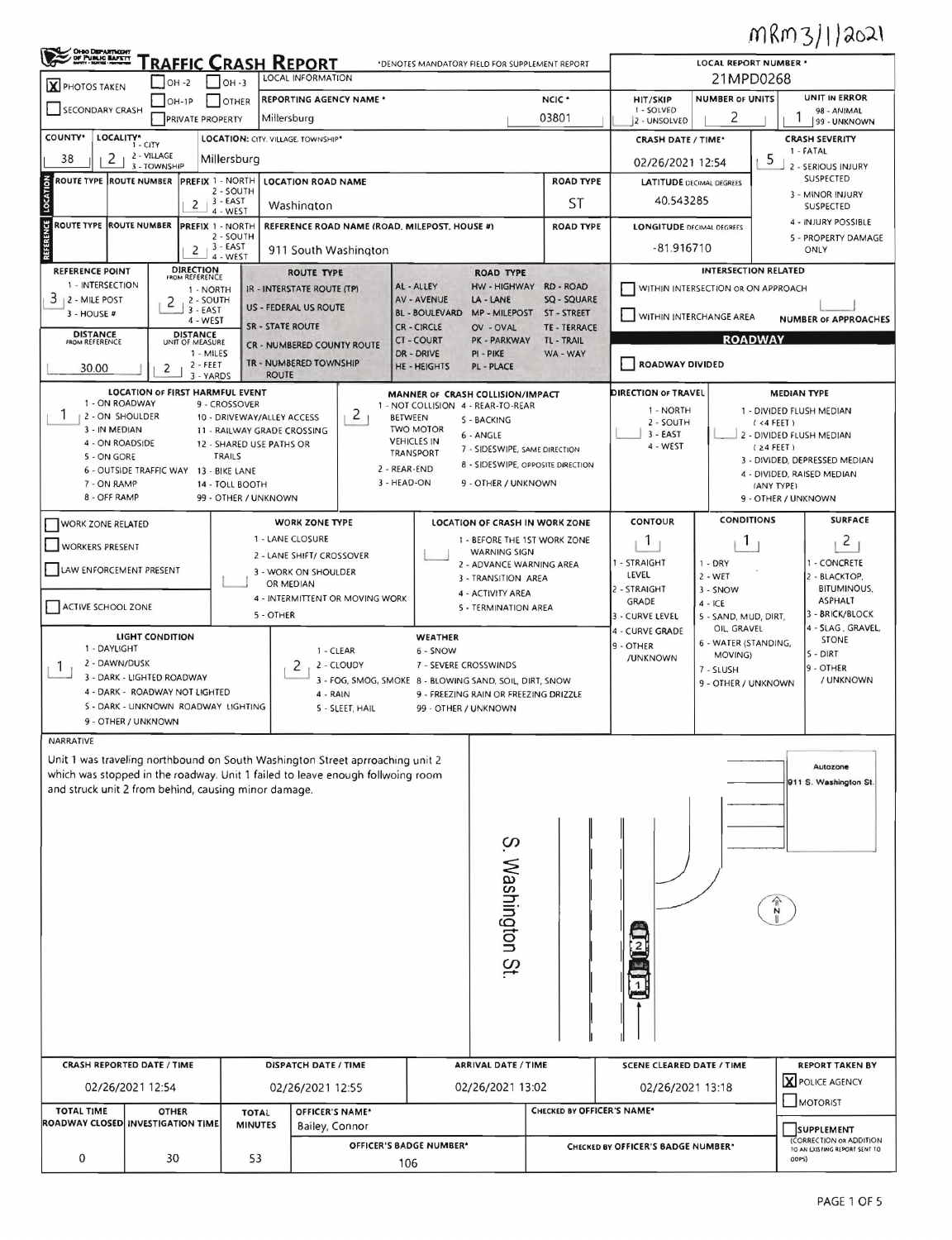|                           | <b>OHIO DEPARTMENT</b><br>OF PUBLIC BAFETY                                     |                                                           | LOCAL REPORT NUMBER                                                    |                           |                                                         |                                                      |                                                                  |               |                                                          |  |  |  |
|---------------------------|--------------------------------------------------------------------------------|-----------------------------------------------------------|------------------------------------------------------------------------|---------------------------|---------------------------------------------------------|------------------------------------------------------|------------------------------------------------------------------|---------------|----------------------------------------------------------|--|--|--|
|                           |                                                                                |                                                           |                                                                        |                           |                                                         |                                                      |                                                                  | 21MPD0268     |                                                          |  |  |  |
| UNIT <sup>#</sup>         | OWNER NAME: LAST, FIRST, MIDDLE : C SAME AS DRIVER)                            |                                                           |                                                                        |                           |                                                         | OWNER PHONE:INCLUDE AREA CODE (C) SAME AS DRIVER)    |                                                                  | <b>DAMAGE</b> |                                                          |  |  |  |
|                           | SCHROCK, SAM, J<br>OWNER ADDRESS: STREET, CITY, STATE, ZIP ( C SAME AS DRIVER) |                                                           |                                                                        |                           | 330-763-3505                                            |                                                      | 1 - NONE                                                         | DAMAGE SCALE  | 3 - FUNCTIONAL DAMAGE                                    |  |  |  |
|                           | 5442 TR 377, MILLERSBURG, OH, 44654                                            |                                                           |                                                                        |                           |                                                         |                                                      | 2 - MINOR DAMAGE                                                 |               | 4 - DISABLING DAMAGE                                     |  |  |  |
|                           | COMMERCIAL CARRIER: NAME, ADORESS, CITY, STATE, ZIP                            |                                                           |                                                                        |                           |                                                         | COMMIRCIAL CARRIER PHONE: INCLUDE AREA CODE          |                                                                  | 9 - UNKNOWN   |                                                          |  |  |  |
|                           |                                                                                |                                                           |                                                                        |                           |                                                         | DAMAGED AREA(S)<br>INDICATE ALL THAT APPLY           |                                                                  |               |                                                          |  |  |  |
|                           | LP STATE   LICENSE PLATE #                                                     |                                                           | <b>VEHICLE IDENTIFICATION #</b>                                        |                           | VEHICLE YEAR                                            | VEHICLE MAKE<br>LINCOLN                              |                                                                  |               |                                                          |  |  |  |
| он                        | <b>HRD8875</b><br><b>INSURANCE COMPANY</b>                                     |                                                           | 2LMPJ6LR4HBL28878<br><b>INSURANCE POLICY #</b>                         |                           | 2017<br>COLOR                                           | <b>VEHICLE MODEL</b>                                 |                                                                  |               |                                                          |  |  |  |
| <b>X</b> INSURANCE        | ERIE                                                                           |                                                           | Q11 6601503                                                            |                           | WHI.                                                    | MKX                                                  |                                                                  |               |                                                          |  |  |  |
|                           | <b>TYPE OF USE</b>                                                             | IN EMERGENCY                                              | US DOT #                                                               |                           | TOWED BY: COMPANY NAME                                  |                                                      |                                                                  |               |                                                          |  |  |  |
| COMMERCIAL                | GOVERNMENT                                                                     | RESPONSE<br># OCCUPANTS                                   | VEHICLE WEIGHT GVWR/GCWR                                               |                           | <b>HAZARDOUS MATERIAL</b>                               |                                                      |                                                                  |               |                                                          |  |  |  |
| INTERLOCK<br>DEVICE       | <b>HIT/SKIP UNIT</b>                                                           |                                                           | $1 - 510K$ LBS.<br>2 - 10.001 - 26K LBS.                               |                           | IMATERIAL<br>CLASS #<br>RELEASED                        | PLACARD ID #                                         |                                                                  |               |                                                          |  |  |  |
| EQUIPPED                  |                                                                                |                                                           | $3 - 26K185$                                                           |                           | PLACARD                                                 |                                                      |                                                                  |               |                                                          |  |  |  |
| 3                         | 1 - PASSENGER CAR<br>2 - PASSENGER VAN                                         | 6 - VAN (9-15 SEATS)<br>7 - MOTORCYCLE 2-WHEELED          | 12 - GOLF CART<br>13 - SNOWMOBILE                                      |                           | 18 - LIMO (LIVERY VEHICLE)<br>19 - BUS (16+ PASSENGERS) | 23 - PEDESTRIAN/SKATER<br>24 - WHEELCHAIR (ANY TYPE) |                                                                  |               |                                                          |  |  |  |
| <b>UNIT TYPE</b>          | (MINIVAN)<br>3 - SPORT UTILITY                                                 | B - MOTORCYCLE 3-WHEELED<br>9 - AUTOCYCLE                 | 14 - SINGLE UNIT<br><b>TRUCK</b>                                       | <b>20 - OTHER VEHICLE</b> |                                                         | 25 - OTHER NON-MOTORIST                              |                                                                  | 'n0           |                                                          |  |  |  |
|                           | VEHICLE                                                                        | 10 - MOPED OR MOTORIZED                                   | 15 - SEMI-TRACTOR                                                      | 21 - HEAVY EQUIPMENT      | 22 - ANIMAL WITH RIDER OR                               | 26 - BICYCLE<br>27 - TRAIN                           |                                                                  |               |                                                          |  |  |  |
|                           | 4 - PICK UP<br>5 - CARGO VAN                                                   | <b>BICYCLE</b><br>11 - ALL TERRAIN VEHICLE                | 16 - FARM EQUIPMENT<br>17 - MOTORHOME                                  |                           | ANIMAL-DRAWN VEHICLE                                    | 99 - UNKNOWN OR HIT/SKIP                             |                                                                  |               |                                                          |  |  |  |
| 0                         | (ATV/UTV)<br># OF TRAILING UNITS                                               |                                                           |                                                                        |                           |                                                         |                                                      |                                                                  |               |                                                          |  |  |  |
| <b>TESTING</b>            | WAS VEHICLE OPERATING IN AUTONOMOUS                                            |                                                           | 0 - NO AUTOMATION                                                      |                           | 3 - CONDITIONAL AUTOMATION 9 - UNKNOWN                  |                                                      |                                                                  |               |                                                          |  |  |  |
|                           | MODE WHEN CRASH OCCURRED?                                                      | 0                                                         | 1 - DRIVER ASSISTANCE                                                  |                           | 4 - HIGH AUTOMATION                                     |                                                      |                                                                  |               |                                                          |  |  |  |
|                           | 1 - YES 2 - NO 9 - OTHER / UNKNOWN                                             | MODE LEVEL                                                | AUTONOMOUS 2 - PARTIAL AUTOMATION 5 - FULL AUTOMATION                  |                           |                                                         |                                                      |                                                                  |               | 10                                                       |  |  |  |
|                           | 1 - NONE                                                                       | 6 - BUS - CHARTER/TOUR                                    | $11 - FIRE$                                                            | 16 - FARM                 |                                                         | 21 - MAIL CARRIER                                    |                                                                  |               |                                                          |  |  |  |
|                           | $2 - TAXI$<br>3 - ELECTRONIC RIDE                                              | 7 - BUS - INTERCITY                                       | 12 - MILITARY                                                          |                           | 17 - MOWING                                             | 99 - OTHER / UNKNOWN                                 |                                                                  |               |                                                          |  |  |  |
| SPECIAL                   | <b><i>SHARING</i></b>                                                          | <b>B-BUS-SHUTTLE</b><br>9 - BUS - OTHER                   | 13 - POLICE<br>14 - PUBLIC UTILITY                                     |                           | 18 - SNOW REMOVAL<br>19 - TOWING                        |                                                      |                                                                  |               |                                                          |  |  |  |
|                           | <b>FUNCTION</b> 4 - SCHOOL TRANSPORT<br>S - BUS - TRANSIT/COMMUTER             | 10 - AMBULANCE                                            | 15 - CONSTRUCTION EQUIP.                                               |                           | 20 - SAFETY SERVICE<br>PATROL                           |                                                      |                                                                  | 12            |                                                          |  |  |  |
|                           | 1 - NO CARGO BODY TYPE                                                         | 4 - LOGGING                                               | 7 - GRAIN/CHIPS/GRAVEL                                                 | 11 - DUMP                 |                                                         | 99 - OTHER / UNKNOWN                                 |                                                                  |               |                                                          |  |  |  |
| CARGO                     | / NOT APPLICABLE<br>2 - 8US                                                    | S - INTERMODAL<br><b>CONTAINER CHASSIS</b>                | $8 - POLE$                                                             |                           | 12 - CONCRETE MIXER                                     |                                                      |                                                                  |               |                                                          |  |  |  |
| BODY                      | 3 - VEHICLE TOWING<br>ANOTHER MOTOR VEHICLE                                    | 6 - CARGOVAN                                              | 9 - CARGO TANK<br>10 - FLAT 8ED                                        |                           | 13 - AUTO TRANSPORTER<br>14 - GARBAGE/REFUSE            |                                                      |                                                                  |               | 9                                                        |  |  |  |
| TYPE                      | 1 - TURN SIGNALS                                                               | /ENCLOSED BOX<br>4 - SRAKES                               |                                                                        |                           |                                                         |                                                      |                                                                  |               |                                                          |  |  |  |
|                           | 2 - HEAD LAMPS                                                                 | 5 - STEERING                                              | 7 - WORN OR SLICK TIRES<br><b>B - TRAILER EQUIPMENT</b>                |                           | 9 - MOTOR TROUBLE<br>10 - DISABLED FROM PRIOR           | 99 - OTHER / UNKNOWN                                 |                                                                  |               |                                                          |  |  |  |
| <b>VEHICLE</b><br>DEFECTS | 3 - TAIL LAMPS                                                                 | 6 - TIRE BLOWQUT                                          | DEFECTIVE                                                              |                           | <b>ACCIDENT</b>                                         |                                                      | - NO DAMAGE [ 0 ]                                                |               | J-UNDERCARRIAGE   14                                     |  |  |  |
|                           | 1 - INTERSECTION -                                                             | 4 - MIDBLOCK -                                            | 7 - SHOULDER/ROADSIDE                                                  |                           | 10 - DRIVEWAY ACCESS                                    | 99 - OTHER / UNKNOWN                                 |                                                                  |               |                                                          |  |  |  |
| HON-                      | MARKED CROSSWALK<br>2 - INTERSECTION -                                         | MARKED CROSSWALK<br>S - TRAVEL LANE -                     | 8 - SIDEWALK                                                           |                           | 11 - SHARED USE PATHS<br>OR TRAILS                      |                                                      | $\Box$ -TOP(13)                                                  |               | $\Box$ . ALL AREAS (15)                                  |  |  |  |
| MOTORIST<br>LOCATION      | <b>UNMARKED CROSSWALK</b><br>3 - INTERSECTION - OTHER                          | OTHER LOCATION<br>6 - BICYCLE LANE                        | 9 - MEDIAN/CROSSING<br><b>ISLAND</b>                                   |                           | 12 - FIRST RESPONDER<br>AT INCIDENT SCENE               |                                                      |                                                                  |               | $\left  \cdot \right $ UNIT NOT AT SCENE [ 16 ]          |  |  |  |
|                           | I - NON-CONTACT                                                                | 1 - STRAIGHT AHEAD                                        | 9 - LEAVING TRAFFIC                                                    |                           | 15 - WALKING, RUNNING,                                  | 21 - STANDING OUTSIDE                                |                                                                  |               | INITIAL POINT OF CONTACT                                 |  |  |  |
| З.                        | 2 - NON-COLLISION                                                              | 2 - BACKING<br>3 - CHANGING LANES                         | LANE<br>10 - PARKED                                                    |                           | JOGGING, PLAYING<br>16 - WORKING                        | DISABLED VEHICLE<br>99 - OTHER / UNKNOWN             | 0 - NO DAMAGE                                                    |               | 14 - UNDERCARRIAGE                                       |  |  |  |
| <b>ACTION</b>             | 3 - STRIKING                                                                   | 4 - OVERTAKING/PASSING<br>PRE-CRASH 5 - MAKING RIGHT TURN | 11 - SLOWING OR STOPPED<br>IN TRAFFIC                                  |                           | 17 - PUSHING VEHICLE<br>18 - APPROACHING OR             |                                                      | 12.<br>1-12 - REFER TO UNIT 15 - VEHICLE NOT AT SCENE<br>DIAGRAM |               |                                                          |  |  |  |
|                           | 4 - STRUCK<br>S - 80TH STRIKING                                                | <b>ACTIONS</b> 6 - MAKING LEFT TURN<br>7 - MAKING U-TURN  | 12 - DRIVERLESS<br>13 - NEGOTIATING A CURVE                            |                           | LEAVING VEHICLE<br>19 - STANDING                        |                                                      | $13 - TOP$                                                       |               | 99 - UNKNOWN                                             |  |  |  |
|                           | & STRUCK                                                                       | 8 - ENTERING TRAFFIC                                      | 14 - ENTERING OR CROSSING                                              |                           | 20 - OTHER NON-MOTORIST                                 |                                                      | <u>Miliana</u>                                                   |               |                                                          |  |  |  |
|                           | 9 - OTHER / UNKNOWN<br>1 - NONE                                                | LANE                                                      | SPECIFIED LOCATION<br>8 - FOLLOWING TOO CLOSE 13 - IMPROPER START FROM |                           | 18 - OPERATING DEFECTIVE                                | 23 - OPENING DOOR INTO                               | <b>TRAFFICWAY FLOW</b>                                           |               | TRAFFIC CONTROL                                          |  |  |  |
|                           | 2 - FAILURE TO VIELD<br>3 - RAN RED LIGHT                                      | /ACDA<br>9 - IMPROPER LANE                                | A PARKED POSITION<br>14 - STOPPED OR PARKED                            |                           | EQUIPMENT<br><b>19 - LOAD SHIFTING</b>                  | ROADWAY<br>99 - OTHER IMPROPER                       | 1 - ONE-WAY                                                      |               | I - ROUNDABOUT 4 - STOP SIGN                             |  |  |  |
| 8                         | 4 - RAN STOP SIGN                                                              | CHANGE                                                    | <b>ILLEGALLY</b>                                                       |                           | /FALLING/SPILLING                                       | <b>ACTION</b>                                        | 2 - TWO-WAY<br>2                                                 | 6             | 2 - SIGNAL<br>S - YIELD SIGN                             |  |  |  |
|                           | S - UNSAFE SPEED<br>CONTRIBUTING 6 MAPROPER TURN                               | 10 - IMPROPER PASSING<br>11 - DROVE OFF ROAD              | 15 - SWERVING TO AVOID<br>16 - WRONG WAY                               |                           | 20 - IMPROPER CROSSING<br>21 - LYING IN ROADWAY         |                                                      |                                                                  |               | 3 - FLASHER<br>6 - NO CONTROL                            |  |  |  |
|                           | CIRCUMSTANCES 7 - LEFT OF CENTER                                               | 12 - IMPROPER BACKING                                     | 17 - VISION OBSTRUCTION                                                |                           | 22 - NOT DISCERNIBLE                                    |                                                      | # of THROUGH LANES<br>ON ROAD                                    |               | RAIL GRADE CROSSING<br>1 - NOT INVLOVED                  |  |  |  |
| <b>SEQUENCE OF EVENTS</b> |                                                                                |                                                           |                                                                        |                           |                                                         |                                                      | $\overline{c}$                                                   | 1             | 2 - INVOLVED-ACTIVE CROSSING                             |  |  |  |
| 20                        | 1 - OVERTURN/ROLLOVER                                                          | 7 - SEPARATION OF UNITS                                   | <b>EVENTS</b><br>12 - DOWNHEL RUNAWAY                                  |                           | 19 - ANIMAL -OTHER                                      | 23 - STRUCK BY FALLING,                              |                                                                  |               | 3 - INVOLVED-PASSIVE CROSSING                            |  |  |  |
|                           | 2 - FIRE/EXPLOSION<br>3 - IMMERSION                                            | 8 - RAN OFF ROAD RIGHT<br>9 - RAN OFF ROAD LEFT           | 13 - OTHER NON-COLLISION<br>14 - PEDESTRIAN                            |                           | 20 - MOTOR VEHICLE IN<br>TRANSPORT                      | SHIFTING CARGO OR<br>ANYTHING SET IN                 |                                                                  |               | UNIT / NON-MOTORIST DIRECTION                            |  |  |  |
|                           | 4 - JACKKNIFE<br>S - CARGO / EQUIPMENT                                         | 10 - CROSS MEDIAN<br>11 - CROSS CENTERLINE -              | 15 - PEDALCYCLE<br>16 - RAILWAY VEHICLE                                |                           | 21 - PARKED MOTOR<br>VEHICLE                            | MOTION BY A MOTOR<br>VEHICLE                         |                                                                  |               | 1 - NORTH<br>5 - NORTHEAST<br>2 - SOUTH<br>6 - NORTHWEST |  |  |  |
|                           | LOSS OR SHIFT                                                                  | OPPOSITE DIRECTION<br>OF TRAVEL                           | 17 - ANIMAL - FARM                                                     |                           | 22 - WORK ZONE<br>MAINTENANCE                           | 24 - OTHER MOVABLE<br><b>OBJECT</b>                  |                                                                  |               | $3 - EAST$<br>7 - SOUTHEAST                              |  |  |  |
|                           | 6 - EQUIPMENT FAILURE                                                          |                                                           | 18 - ANIMAL - DEER                                                     |                           | EQUIPMENT                                               |                                                      | FROM $21$<br>To!                                                 |               | 4 - WEST<br><b>B-SOUTHWEST</b><br>9 - OTHER / UNKNOWN    |  |  |  |
|                           | 25 - IMPACT ATTENUATOR                                                         | 31 - GUARDRAIL END                                        | <b>COLLISION WITH FIXED OBJECT - STRUCK</b><br>38 - OVERHEAD SIGN POST |                           | 45 - EMBANKMENT                                         | S2-BUILDING                                          |                                                                  |               |                                                          |  |  |  |
|                           | / CRASH CUSHION<br>26 - BRIDGE OVERHEAD                                        | 32 - PORTABLE BARRIER<br>33 - MEDIAN CABLE BARRIER        | 39 - LIGHT / LUMINARIES<br><b>SUPPORT</b>                              | 46 - FENCE                | 47 - MAILBOX                                            | 53 - TUNNEL<br>54 - OTHER FIXED                      | UNIT SPEED                                                       |               | DETECTED SPEED                                           |  |  |  |
|                           | STRUCTURE<br>27 - BRIDGE PIER OR                                               | 34 - MEDIAN GUARDRAIL<br>BARRIER                          | 40 - UTILITY POLE<br>41 - OTHER POST, POLE                             | 48 - TREE                 | 49 - FIRE HYDRANT                                       | TOBJECT<br>99 - OTHER / UNKNOWN                      | 15 <sub>1</sub>                                                  |               | 1 - STATED / ESTIMATED SPEED                             |  |  |  |
|                           | ABUTMENT<br>28 - BRIDGE PARAPET                                                | 3S - MEDIAN CONCRETE<br><b>BARRIER</b>                    | OR SUPPORT<br>42 - CULVERT                                             |                           | SB - WORK ZONE<br>MAINTENANCE                           |                                                      |                                                                  |               | -2 - CALCULATED / EDR                                    |  |  |  |
|                           | 29 - BRIDGE RAIL<br>30 - GUARDRAIL FACE                                        | 37 - TRAFFIC SIGN POST                                    | 36 - MEDIAN OTHER BARRIER 43 - CURS<br>44 - DITCH                      | 51 - WALL                 | <b>EQUIPMENT</b>                                        |                                                      | POSTED SPEED                                                     |               |                                                          |  |  |  |
|                           | FIRST HARMFUL EVENT                                                            |                                                           | MOST HARMFUL EVENT                                                     |                           |                                                         |                                                      | 35                                                               |               | 3 - UNDETERMINED                                         |  |  |  |
|                           |                                                                                |                                                           |                                                                        |                           |                                                         |                                                      |                                                                  |               |                                                          |  |  |  |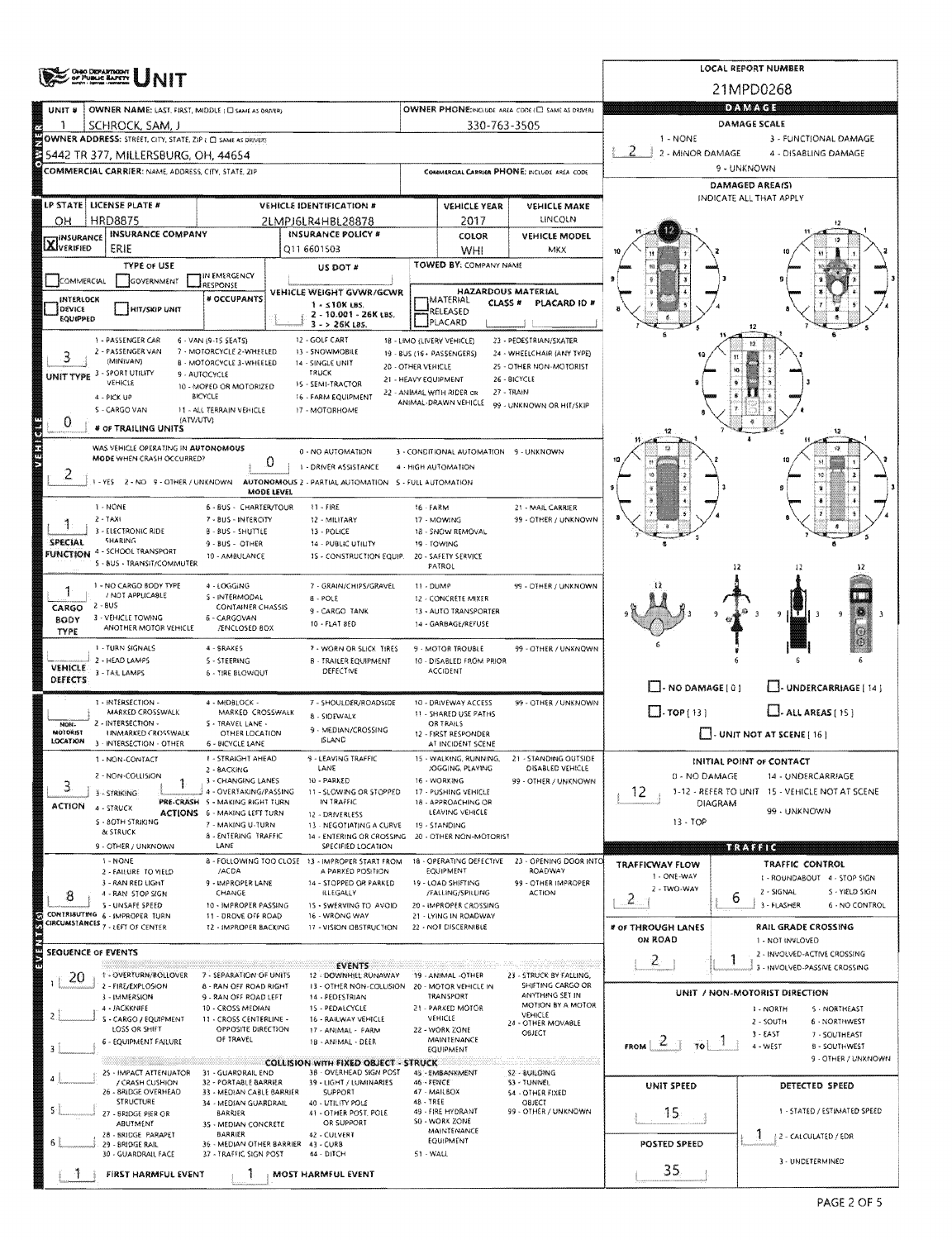|                                |                                                                         |                                                        |                                                                   |                                             |                                                   |                                                       |                                                                | <b>LOCAL REPORT NUMBER</b>                        |  |  |  |  |
|--------------------------------|-------------------------------------------------------------------------|--------------------------------------------------------|-------------------------------------------------------------------|---------------------------------------------|---------------------------------------------------|-------------------------------------------------------|----------------------------------------------------------------|---------------------------------------------------|--|--|--|--|
|                                | <b>OHO DEPARTMENT</b><br>OF PUBLIC BAPETT                               |                                                        | 21MPD0268                                                         |                                             |                                                   |                                                       |                                                                |                                                   |  |  |  |  |
| UNIT #                         | OWNER NAME: LAST, FIRST, MIDDLE (C) SAME AS DRIVERY                     |                                                        | OWNER PHONEINCLUDE AREA CODE (C) SAME AS DRIVER:                  | DAMAGE                                      |                                                   |                                                       |                                                                |                                                   |  |  |  |  |
| 2                              | <b>GINGERICH, JOLENE</b>                                                |                                                        |                                                                   |                                             | 330-473-3015                                      |                                                       |                                                                | DAMAGE SCALE                                      |  |  |  |  |
|                                | OWNER ADDRESS: STREET, CITY, STATE, ZIP ( C) SAME AS DRIVERY            |                                                        |                                                                   |                                             |                                                   |                                                       | 1 - NONE                                                       | 3 - FUNCTIONAL DAMAGE                             |  |  |  |  |
|                                | 8505 W. JACKSON ST., HOLMESVILLE, OH. 44633                             |                                                        |                                                                   |                                             |                                                   |                                                       | 2 - MINOR DAMAGE                                               | 4 - DISABLING DAMAGE                              |  |  |  |  |
|                                | COMMERCIAL CARRIER: NAME, ADDRESS, CITY, STATE, 21P                     |                                                        |                                                                   | COMMERCIAL CARRIER PHONE: INCLUDE AREA CODE |                                                   |                                                       | 9 - UNKNOWN<br>DAMAGED AREA(S)                                 |                                                   |  |  |  |  |
|                                | LP STATE   LICENSE PLATE #                                              |                                                        |                                                                   |                                             | INDICATE ALL THAT APPLY                           |                                                       |                                                                |                                                   |  |  |  |  |
| он                             | FZX2928                                                                 |                                                        | <b>VEHICLE IDENTIFICATION #</b><br>2C4RC1BG8GR268440              |                                             | <b>VEHICLE YEAR</b><br>2016                       | <b>VEHICLE MAKE</b><br>CHRYSLER                       |                                                                |                                                   |  |  |  |  |
|                                | <b>INSURANCE COMPANY</b>                                                |                                                        | <b>INSURANCE POLICY #</b>                                         |                                             | COLOR                                             | <b>VEHICLE MODEL</b>                                  |                                                                |                                                   |  |  |  |  |
| <b>X</b> I <sup>NSURANCE</sup> | <b>GRANGE INSURANCE</b>                                                 |                                                        | 1875036                                                           |                                             | <b>BLK</b>                                        | TOWN & COUNTRY                                        |                                                                |                                                   |  |  |  |  |
|                                | TYPE OF USE                                                             | IN EMERGENCY                                           | US DOT #                                                          |                                             | TOWED BY: COMPANY NAME                            |                                                       |                                                                |                                                   |  |  |  |  |
| COMMERCIAL                     | GOVERNMENT                                                              | RESPONSE                                               | VEHICLE WEIGHT GVWR/GCWR                                          |                                             | <b>HAZARDOUS MATERIAL</b>                         |                                                       |                                                                |                                                   |  |  |  |  |
| <b>INTERLOCK</b><br>DEVICE     | HIT/SKIP UNIT                                                           | # OCCUPANTS                                            | $1 - 510K$ LBS.<br>2 - 10.001 - 26K LBS.                          |                                             | MATERIAL<br>CLASS <sup>#</sup><br>RELEASED        | PLACARD ID #                                          |                                                                |                                                   |  |  |  |  |
| EQUIPPED                       |                                                                         |                                                        | $3 - 26K$ LBS.                                                    |                                             | PLACARD                                           |                                                       |                                                                |                                                   |  |  |  |  |
|                                | 1 - PASSENGER CAR<br>2 - PASSENGER VAN                                  | 6 - VAN (9-15 SEATS)<br>7 - MOTORCYCLE 2 - WHEELED     | 12 - GOLF CART<br>13 - SNOWMOBILE                                 |                                             | 18 - LIMO (LIVERY VEHICLE)                        | 23 - PEDESTRIAN/SKATER                                |                                                                |                                                   |  |  |  |  |
| 2                              | (MINIVAN)                                                               | 8 - MOTORCYCLE 3-WHEELED                               | 14 - SINGLE UNIT                                                  | 20 - OTHER VEHICLE                          | 19 - BUS (16+ PASSENGERS)                         | 24 - WHEELCHAIR (ANY TYPE)<br>25 - OTHER NON-MOTORIST |                                                                |                                                   |  |  |  |  |
| UNIT TYPE                      | 3 - SPORT UTILITY<br>VEHICLE                                            | 9 - AUTOCYCLE<br>10 - MOPED OR MOTORIZED               | TRUCK<br>15 - SEMI-TRACTOR                                        |                                             | 21 - HEAVY EQUIPMENT                              | 26 - BICYCLE                                          |                                                                |                                                   |  |  |  |  |
|                                | 4 - PICK UP                                                             | BICYCLE                                                | 16 - FARM EQUIPMENT                                               |                                             | 22 - ANIMAL WITH RIDER OR<br>ANIMAL-DRAWN VEHICLE | 27 - TRAIN<br>99 - UNKNOWN OR HIT/SKIP                |                                                                |                                                   |  |  |  |  |
| 0                              | 5 - CARGO VAN<br>(ATV/UTV)                                              | 11 - ALL TERRAIN VEHICLE                               | 17 - MOTORHOME                                                    |                                             |                                                   |                                                       |                                                                |                                                   |  |  |  |  |
|                                | # OF TRAILING UNITS                                                     |                                                        |                                                                   |                                             |                                                   |                                                       |                                                                |                                                   |  |  |  |  |
| <b>Mandal</b>                  | WAS VEHICLE OPERATING IN AUTONOMOUS<br><b>MODE WHEN CRASH OCCURRED?</b> |                                                        | 0 - NO AUTOMATION                                                 |                                             | 3 - CONDITIONAL AUTOMATION 9 - UNKNOWN            |                                                       |                                                                |                                                   |  |  |  |  |
| Ζ                              |                                                                         | 0                                                      | 1 - DRIVER ASSISTANCE                                             |                                             | 4 - HIGH AUTOMATION                               |                                                       |                                                                | 锁                                                 |  |  |  |  |
|                                | 1-YES 2-NO 9-OTHER/UNKNOWN                                              | <b>MODE LEVEL</b>                                      | AUTONOMOUS 2 - PARTIAL AUTOMATION 5 - FULL AUTOMATION             |                                             |                                                   |                                                       |                                                                |                                                   |  |  |  |  |
|                                | 1 - NONE                                                                | 6 - BUS - CHARTER/TOUR                                 | $11 - FIRE$                                                       | 16 - FARM                                   |                                                   | 21 - MAIL CARRIER                                     |                                                                |                                                   |  |  |  |  |
|                                | $2 - TAX1$<br>3 - ELECTRONIC RIDE                                       | 7 - BUS - INTERCITY<br>8 - BUS - SHUTTLE               | 12 - MILITARY<br>13 - POLICE                                      |                                             | 17 - MOWING<br>18 - SNOW REMOVAL                  | 99 - OTHER / UNKNOWN                                  |                                                                |                                                   |  |  |  |  |
| <b>SPECIAL</b>                 | <b>SHARING</b><br>4 - SCHOOL TRANSPORT                                  | 9 - BUS - OTHER                                        | 14 - PUBLIC UTILITY                                               | 19 - TOWING                                 |                                                   |                                                       |                                                                |                                                   |  |  |  |  |
| <b>FUNCTION</b>                | S - 8US - TRANSIT/COMMUTER                                              | 10 - AMBULANCE                                         | 15 - CONSTRUCTION EQUIP.                                          |                                             | 20 - SAFETY SERVICE<br>PATROL                     |                                                       |                                                                | 12                                                |  |  |  |  |
|                                | 1 - NO CARGO BODY TYPE                                                  | 4 - LOGGING                                            | 7 - GRAIN/CHIPS/GRAVEL                                            | 11 - DUMP                                   |                                                   | 99 - OTHER / UNKNOWN                                  |                                                                |                                                   |  |  |  |  |
|                                | / NOT APPLICABLE<br>2 - BUS                                             | S - INTERMODAL<br><b>CONTAINER CHASSIS</b>             | $8 - POLE$                                                        |                                             | 12 - CONCRETE MIXER                               |                                                       |                                                                |                                                   |  |  |  |  |
| CARGO<br><b>BODY</b>           | 3 - VEHICLE TOWING                                                      | 6 - CARGOVAN                                           | 9 - CARGO TANK<br>10 - FLAT BED                                   |                                             | 13 - AUTO TRANSPORTER<br>14 - GARBAGE/REFUSE      |                                                       |                                                                | ĮΤ<br>9                                           |  |  |  |  |
| TYPE                           | ANOTHER MOTOR VEHICLE                                                   | /ENCLOSED BOX                                          |                                                                   |                                             |                                                   |                                                       |                                                                |                                                   |  |  |  |  |
|                                | 1 - TURN SIGNALS<br>2 - HEAD LAMPS                                      | 4 - BRAKES<br>S - STEERING                             | 7 - WORN OR SLICK TIRES<br><b>8 - FRAILER EQUIPMENT</b>           |                                             | 9 - MOTOR TROUBLE<br>10 - DISABLED FROM PRIOR     | 99 - OTHER / UNKNOWN                                  |                                                                |                                                   |  |  |  |  |
| <b>VEHICLE</b><br>DEFECTS      | 3 - TAIL LAMPS                                                          | <b>6 - TIRE BLOWOUT</b>                                | DEFECTIVE                                                         |                                             | <b>ACCIDENT</b>                                   |                                                       |                                                                |                                                   |  |  |  |  |
|                                |                                                                         |                                                        |                                                                   |                                             |                                                   |                                                       | $\Box$ - NO DAMAGE $[0]$                                       | UNDERCARRIAGE [ 14 ]                              |  |  |  |  |
|                                | 1 - INTERSECTION -<br>MARKED CROSSWALK                                  | 4 - MIDBLOCK -<br>MARKED CROSSWALK                     | 7 - SHOULDER/ROADSIDE<br>8 - SIDEWALK                             |                                             | 10 - DRIVEWAY ACCESS<br>11 - SHARED USE PATHS     | 99 - OTHER / UNKNOWN                                  | $\Box$ -TOP[13]                                                | $L$ . ALL AREAS [15]                              |  |  |  |  |
| NON-<br><b>MOTORIST</b>        | 2 - INTERSECTION -<br><b>UNMARKED CROSSWALK</b>                         | S - TRAVEL LANE -<br>OTHER LOCATION                    | 9 - MEDIAN/CROSSING                                               |                                             | OR TRAILS<br>12 - FIRST RESPONDER                 |                                                       |                                                                | $\Box$ - UNIT NOT AT SCENE [16]                   |  |  |  |  |
| LOCATION                       | 3 - INTERSECTION - OTHER                                                | 6 - BICYCLE LANE                                       | ISLAND                                                            |                                             | AT INCIDENT SCENE                                 |                                                       |                                                                |                                                   |  |  |  |  |
|                                | 1 - NON-CONTACT                                                         | 1 - STRAIGHT AHEAD<br>2 - BACKING                      | 9 - LEAVING TRAFFIC<br>LANE                                       |                                             | 15 - WALKING, RUNNING.<br>JOGGING, PLAYING        | 21 - STANDING OUTSIDE<br>DISABLED VEHICLE             |                                                                | INITIAL POINT OF CONTACT                          |  |  |  |  |
| 4                              | 2 - NON-COLLISION<br>11                                                 | 3 - CHANGING LANES<br>4 - OVERTAKING/PASSING           | 10 - PARKED<br>11 - SLOWING OR STOPPED                            |                                             | 16 - WORKING                                      | 99 - OTHER / UNKNOWN                                  | 0 - NO DAMAGE                                                  | 14 - UNDERCARRIAGE                                |  |  |  |  |
| <b>ACTION</b>                  | 3 - STRIKING<br>4 - STRUCK                                              | PRE-CRASH S - MAKING RIGHT TURN                        | IN TRAFFIC                                                        | 17 - PUSHING VEHICLE<br>18 - APPROACHING OR |                                                   |                                                       | 1-12 - REFER TO UNIT 15 - VEHICLE NOT AT SCENE<br>6<br>DIAGRAM |                                                   |  |  |  |  |
|                                | S - BOTH STRIKING                                                       | ACTIONS 6 - MAKING LEFT TURN<br>7 - MAKING U-TURN      | 12 - DRIVERLESS<br>13 - NEGOTIATING A CURVE                       |                                             | LEAVING VEHICLE<br>19 - STANDING                  |                                                       | 13 - TOP                                                       | 99 - UNKNOWN                                      |  |  |  |  |
|                                | & STRUCK<br>9 - OTHER / UNKNOWN                                         | 8 - ENTERING TRAFFIC<br>LANE                           | 14 - ENTERING OR CROSSING<br>SPECIFIED LOCATION                   |                                             | 20 - OTHER NON-MOTORIST                           |                                                       |                                                                | TRAFIC                                            |  |  |  |  |
|                                | 1 - NONE                                                                |                                                        | 8 - FOLLOWING TOO CLOSE 13 - IMPROPER START FROM                  |                                             | 18 - OPERATING DEFECTIVE                          | 23 - OPENING DOOR INTO                                | <b>TRAFFICWAY FLOW</b>                                         | TRAFFIC CONTROL                                   |  |  |  |  |
|                                | 2 - FAILURE TO YIELD<br>3 - RAN RED LIGHT                               | /ACDA<br>9 - IMPROPER LANE                             | A PARKED POSITION<br>14 - STOPPED OR PARKED                       |                                             | EQUIPMENT<br>19 - LOAD SHIFTING                   | ROADWAY<br>99 - OTHER IMPROPER                        | 1 - ONE-WAY                                                    | 1 - ROUNDABOUT 4 - STOP SIGN                      |  |  |  |  |
|                                | 4 - RAN STOP SIGN                                                       | CHANGE                                                 | <b>ILLEGALLY</b>                                                  |                                             | /FALLING/SPILLING                                 | ACTION                                                | 2 - TWO-WAY<br>2                                               | 2 - SIGNAL<br>S - YIELD SIGN<br>6                 |  |  |  |  |
|                                | 5 - UNSAFE SPEED<br>CONTRIBUTING 6 - IMPROPER TURN                      | 10 - IMPROPER PASSING<br>11 - DROVE OFF ROAD           | 15 - SWERVING TO AVOID<br>16 - WRONG WAY                          |                                             | 20 - IMPROPER CROSSING<br>21 - LYING IN ROADWAY   |                                                       |                                                                | 3 - FLASHER<br>6 - NO CONTROL                     |  |  |  |  |
| <b>TATICS</b>                  | CIRCUMSTANCES 7 - LEFT OF CENTER                                        | 12 - IMPROPER BACKING                                  | 17 - VISION OBSTRUCTION                                           |                                             | 22 - NOT DISCERNIBLE                              |                                                       | # OF THROUGH LANES<br>ON ROAD                                  | RAIL GRADE CROSSING<br>1 - NOT INVLOVED           |  |  |  |  |
|                                | <b>SEQUENCE OF EVENTS</b>                                               |                                                        |                                                                   |                                             |                                                   |                                                       |                                                                | 2 - INVOLVED-ACTIVE CROSSING<br>4                 |  |  |  |  |
| 20                             | 1 - OVERTURN/ROLLOVER                                                   | 7 - SEPARATION OF UNITS                                | <b>EVENTS</b><br>12 - DOWNHILL RUNAWAY                            |                                             | 19 - ANIMAL -OTHER                                | 23 - STRUCK BY FALLING,                               | 2                                                              | 3 - INVOLVED-PASSIVE CROSSING                     |  |  |  |  |
|                                | 2 - FIRE/EXPLOSION<br>3 - IMMERSION                                     | <b>8 - RAN OFF ROAD RIGHT</b><br>9 - RAN OFF ROAD LEFT | 13 - OTHER NON-COLLISION 20 - MOTOR VEHICLE IN<br>14 - PEDESTRIAN |                                             | TRANSPORT                                         | SHIFTING CARGO OR<br>ANYTHING SET IN                  |                                                                | UNIT / NON-MOTORIST DIRECTION                     |  |  |  |  |
|                                | 4 - JACKKNIFE                                                           | 10 - CROSS MEDIAN                                      | <b>1S - PEDALCYCLE</b>                                            |                                             | 21 - PARKED MOTOR                                 | MOTION BY A MOTOR<br>VEHICLE                          |                                                                | 1 - NORTH<br>S - NORTHEAST                        |  |  |  |  |
|                                | S - CARGO / EQUIPMENT<br>LOSS OR SHIFT                                  | 11 - CROSS CENTERLINE -<br>OPPOSITE DIRECTION          | 16 - RAILWAY VEHICLE<br>17 - ANIMAL - FARM                        |                                             | VEHICLE<br>22 - WORK ZONE                         | 24 - OTHER MOVABLE<br>OBJECT                          |                                                                | 6 - NORTHWEST<br>2 - SOUTH<br>$3 - EAST$          |  |  |  |  |
|                                | 6 - EQUIPMENT FAILURE                                                   | OF TRAVEL                                              | 18 - ANIMAL - DEER                                                |                                             | MAINTENANCE<br><b>EQUIPMENT</b>                   |                                                       | $F_{\text{ROM}}$ $2 \div$<br>$70^{\circ}$                      | 7 - SOUTHEAST<br>4 - WEST<br><b>8 - SOUTHWEST</b> |  |  |  |  |
|                                |                                                                         |                                                        | <b>COLLISION WITH FIXED OBJECT - STRUCK</b>                       |                                             |                                                   | ilin bilinin yan                                      |                                                                | 9 - OTHER / UNKNOWN                               |  |  |  |  |
|                                | 25 - IMPACT ATTENUATOR<br>/ CRASH CUSHION                               | 31 - GUARDRAIL END<br>32 - PORTABLE BARRIER            | 38 - OVERHEAD SIGN POST<br>39 - LIGHT / LUMINARIES                | 46 - FENCE                                  | 45 - EMBANKMENT                                   | S2 - BUILDING<br>53 - TUNNEL                          | UNIT SPEED                                                     | DETECTED SPEED                                    |  |  |  |  |
|                                | 26 - BRIDGE OVERHEAD<br><b>STRUCTURE</b>                                | 33 - MEDIAN CABLE BARRIER<br>34 - MEDIAN GUARDRAIL     | SUPPORT<br>40 - UTILITY POLE                                      | 48 - TREE                                   | 47 - MAILBOX                                      | <b>S4 - OTHER FIXED</b><br>OBJECT                     |                                                                |                                                   |  |  |  |  |
|                                | 27 - BRIDGE PIER OR<br>ABUTMENT                                         | <b>BARRIER</b><br>35 - MEDIAN CONCRETE                 | 41 - OTHER POST, POLE<br>OR SUPPORT                               |                                             | 49 - FIRE HYDRANT<br>50 - WORK ZONE               | 99 - OTHER / UNKNOWN                                  | 0                                                              | 1 - STATED / ESTIMATED SPEED                      |  |  |  |  |
|                                | 28 - BRIDGE PARAPET                                                     | BARRIER                                                | 42 - CULVERT                                                      |                                             | MAINTENANCE<br>EQUIPMENT                          |                                                       |                                                                | Ί.<br><b>12 - CALCULATED / EDR</b>                |  |  |  |  |
|                                | 29 - BRIDGE RAIL<br>30 - GUARDRAIL FACE                                 | 36 - MEDIAN OTHER BARRIER<br>37 - TRAFFIC SIGN POST    | 43 - CURB<br>44 - DITCH                                           | $51 - WALL$                                 |                                                   |                                                       | <b>POSTED SPEED</b>                                            |                                                   |  |  |  |  |
|                                | FIRST HARMFUL EVENT                                                     |                                                        | MOST HARMFUL EVENT                                                |                                             |                                                   |                                                       | 35                                                             | 3 - UNDETERMINED                                  |  |  |  |  |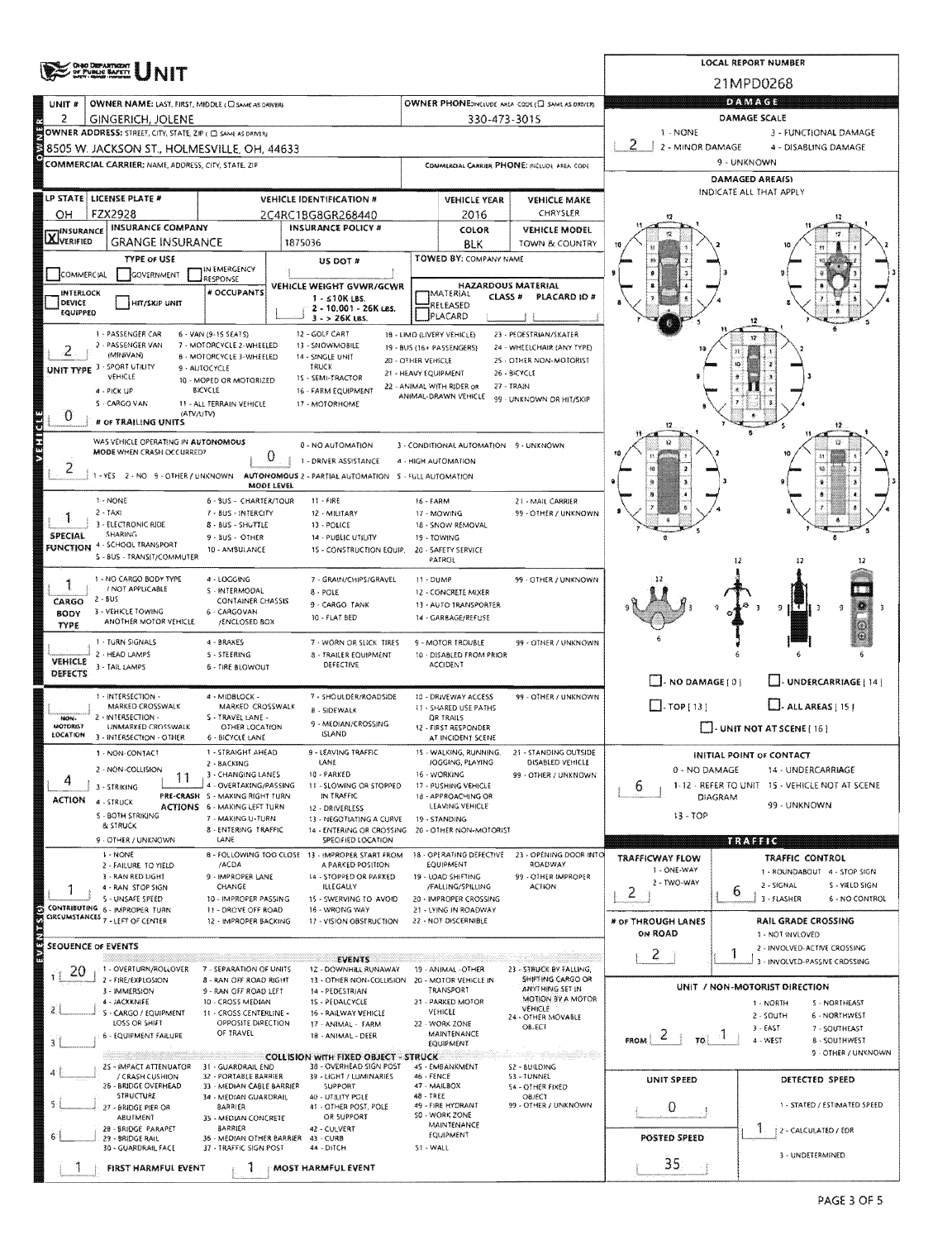|                              |                                    | <b>ENDING MOTORIST / NON-MOTORIST</b>             |                                                                        |                   |                                                             |                 |                                                 |               |                                                                                             |                                                                                    | <b>LOCAL REPORT NUMBER</b><br>21MPD0268 |                                                                  |               |                                         |                                         |                               |  |  |
|------------------------------|------------------------------------|---------------------------------------------------|------------------------------------------------------------------------|-------------------|-------------------------------------------------------------|-----------------|-------------------------------------------------|---------------|---------------------------------------------------------------------------------------------|------------------------------------------------------------------------------------|-----------------------------------------|------------------------------------------------------------------|---------------|-----------------------------------------|-----------------------------------------|-------------------------------|--|--|
|                              | UNIT #                             | NAME: LAST, FIRST, MIDDLE                         |                                                                        |                   |                                                             |                 |                                                 |               |                                                                                             |                                                                                    |                                         | DATE OF BIRTH<br>AGE<br><b>GENDER</b>                            |               |                                         |                                         |                               |  |  |
|                              | 1                                  | SCHROCK, LELA, R                                  |                                                                        |                   |                                                             |                 |                                                 |               |                                                                                             |                                                                                    |                                         | 32<br>F<br>07/23/1988                                            |               |                                         |                                         |                               |  |  |
| E                            |                                    | ADDRESS: STREET, CITY, STATE, ZIP                 |                                                                        |                   |                                                             |                 |                                                 |               |                                                                                             |                                                                                    |                                         | CONTACT PHONE - INCLUDE AREA CODE                                |               |                                         |                                         |                               |  |  |
|                              |                                    |                                                   | 5442 TR 377, MILLERSBURG, OH, 44654                                    | 330-763-1530      |                                                             |                 |                                                 |               |                                                                                             |                                                                                    |                                         |                                                                  |               |                                         |                                         |                               |  |  |
|                              |                                    | INJURIES INJURED<br>TAKEN                         | <b>EMS AGENCY (NAME)</b>                                               |                   |                                                             |                 | INJURED TAKEN TO: MEDICAL FACILITY (NAME, CITY) |               | SAFETY EQUIPMENT<br><b>JDOT-COMPLIANT</b><br>luseo.                                         |                                                                                    |                                         | SEATING<br>POSITION                                              |               |                                         | AIR BAG USAGE   EJECTION                | <b>TRAPPED</b>                |  |  |
|                              | 5                                  | $ ^{BV}$ $\Box$                                   |                                                                        |                   |                                                             |                 |                                                 |               | 4                                                                                           |                                                                                    | <sup>J</sup> MC HELMET                  | 1                                                                |               | 1                                       | 1                                       | 1                             |  |  |
| <b>Stophyraw Incidence</b>   |                                    |                                                   | OL STATE OPERATOR LICENSE NUMBER                                       |                   |                                                             | OFFENSE CHARGED |                                                 | LOCAL<br>CODE | OFFENSE DESCRIPTION                                                                         |                                                                                    |                                         |                                                                  |               | <b>CITATION NUMBER</b>                  |                                         |                               |  |  |
|                              | OН                                 | RQ424424                                          |                                                                        |                   |                                                             |                 |                                                 | $\mathbf{1}$  |                                                                                             |                                                                                    |                                         |                                                                  |               |                                         |                                         |                               |  |  |
|                              | OL CLASS                           | <b>ENDORSEMENT</b>                                | <b>RESTRICTION SELECT UP TO 3</b>                                      | <b>DRIVER</b>     | <b>DISTRACTED</b>                                           | ALCOHOL         | ALCOHOL / DRUG SUSPECTED<br>MARUUANA            |               | CONDITION                                                                                   | STATUS                                                                             | <b>TYPE</b>                             | <b>ALCOHOL TEST</b><br>VALUE                                     | STATUS        | TYPE.                                   | <b>DRUG TEST(S)</b>                     | RESULTS SELECT UP TO 4        |  |  |
|                              | 4                                  |                                                   | 3                                                                      | $BY$ <sub>1</sub> | OTHER DRUG                                                  |                 |                                                 |               | -1                                                                                          | -1                                                                                 | 1                                       |                                                                  | 1             | 1                                       |                                         |                               |  |  |
|                              | UNIT #                             | NAME: LAST, FIRST, MIDDLE                         |                                                                        |                   |                                                             |                 |                                                 |               |                                                                                             |                                                                                    |                                         | DATE OF BIRTH                                                    |               |                                         | AGE                                     | <b>GENDER</b>                 |  |  |
|                              | $\overline{2}$                     | <b>GINGERICH, JOLENE</b>                          |                                                                        |                   |                                                             |                 |                                                 |               |                                                                                             |                                                                                    |                                         | 07/23/1988                                                       |               |                                         | 32                                      | F                             |  |  |
|                              |                                    | ADDRESS: STREET. CITY, STATE, ZIP                 |                                                                        |                   |                                                             |                 |                                                 |               |                                                                                             |                                                                                    |                                         | <b>CONTACT PHONE - INCLUDE AREA CODE</b>                         |               |                                         |                                         |                               |  |  |
| <b>OTORST/MONSMOTOR</b>      |                                    |                                                   | 8505 W. JACKSON ST., HOLMESVILLE, OH, 44633                            |                   |                                                             |                 |                                                 |               |                                                                                             |                                                                                    | 330-473-3015                            |                                                                  |               |                                         |                                         |                               |  |  |
|                              |                                    | INJURIES INJURED<br>TAKEN                         | <b>EMS AGENCY (NAME)</b>                                               |                   |                                                             |                 | INJURED TAKEN TO: MEDICAL FACILITY (NAME, CITY) |               | SAFETY EQUIPMENT<br><b>USED</b>                                                             |                                                                                    | <b>DOT-COMPLIANT</b>                    | SEATING<br>POSITION                                              |               |                                         | AIR BAG USAGE EUECTION                  | TRAPPED                       |  |  |
|                              | 5                                  | $  \mathbf{B} \mathbf{v}  $                       |                                                                        |                   |                                                             |                 |                                                 |               | 4                                                                                           |                                                                                    | <b>MC HELMET</b>                        | -1                                                               |               | 1                                       |                                         | 1                             |  |  |
|                              |                                    |                                                   | OL STATE OPERATOR LICENSE NUMBER                                       |                   |                                                             | OFFENSE CHARGED |                                                 | LOCAL<br>CODE | <b>OFFENSE DESCRIPTION</b>                                                                  |                                                                                    |                                         |                                                                  |               | <b>CITATION NUMBER</b>                  |                                         |                               |  |  |
|                              | OН                                 | SW219794                                          |                                                                        |                   |                                                             |                 |                                                 |               |                                                                                             |                                                                                    |                                         |                                                                  |               |                                         |                                         |                               |  |  |
|                              | OL CLASS                           | ENDORSEMENT                                       | <b>RESTRICTION SELECT UP TO 3</b>                                      | <b>DRIVER</b>     | DISTRACTED                                                  | ALCOHOL         | ALCOHOL / DRUG SUSPECTED<br>MARUUANA            |               | CONDITION                                                                                   | STATUS                                                                             | <b>TYPE</b>                             | (100)(0)(117)<br>VALUE                                           | <b>STATUS</b> | TYPE                                    | <b>DRUGHEMS</b>                         | RESULTS SELECT UP TO 4        |  |  |
|                              | 4                                  |                                                   | 3                                                                      | $BY$ <sub>1</sub> |                                                             | OTHER DRUG      |                                                 |               | -1                                                                                          | -1                                                                                 | 1                                       |                                                                  | 1             | -1                                      |                                         |                               |  |  |
|                              | UNIT #                             | NAME: LAST, FIRST, MIDDLE                         |                                                                        |                   |                                                             |                 |                                                 |               |                                                                                             |                                                                                    |                                         | DATE OF BIRTH                                                    |               |                                         | AGE                                     | <b>GENDER</b>                 |  |  |
|                              |                                    |                                                   |                                                                        |                   |                                                             |                 |                                                 |               |                                                                                             |                                                                                    |                                         |                                                                  |               |                                         |                                         |                               |  |  |
|                              |                                    | ADORESS: STREET, CITY, STATE, ZIP                 |                                                                        |                   |                                                             |                 |                                                 |               |                                                                                             |                                                                                    |                                         | CONTACT PHONE - INCLUDE AREA CODE                                |               |                                         |                                         |                               |  |  |
|                              |                                    |                                                   |                                                                        |                   |                                                             |                 |                                                 |               |                                                                                             |                                                                                    |                                         |                                                                  |               |                                         |                                         |                               |  |  |
|                              |                                    | INJURIES IINJURED<br>TAKEN                        | <b>EMS AGENCY (NAME)</b>                                               |                   |                                                             |                 | INJURED TAKEN TO: MEDICAL FACILITY (NAME CITY)  |               | <b>SAFETY EQUIPMENT</b><br>USED                                                             | AIR BAG USAGE   EJECTION   TRAPPED<br>SEATING<br><b>JDOT-COMPLIANT</b><br>POSITION |                                         |                                                                  |               |                                         |                                         |                               |  |  |
|                              |                                    | B٧                                                |                                                                        |                   |                                                             |                 |                                                 |               |                                                                                             | MC HELMET                                                                          |                                         |                                                                  |               |                                         |                                         |                               |  |  |
| <b>TORIST / NONLMOTORIST</b> |                                    |                                                   | OL STATE OPERATOR LICENSE NUMBER                                       |                   | LOCAL<br>OFFENSE CHARGED<br>OFFENSE DESCRIPTION<br>CODE     |                 |                                                 |               |                                                                                             | <b>CITATION NUMBER</b>                                                             |                                         |                                                                  |               |                                         |                                         |                               |  |  |
|                              | OL CLASS                           | <b>ENDORSEMENT</b>                                | <b>RESTRICTION SELECT UP TO 3</b>                                      |                   | ALCOHOL / DRUG SUSPECTED<br>DRIVER                          |                 |                                                 |               | CONDITION                                                                                   |                                                                                    |                                         | Algo Follo IST                                                   |               | <b>DRUGTISTIS</b>                       |                                         |                               |  |  |
|                              |                                    |                                                   |                                                                        |                   | <b>DISTRACTED</b>                                           | ALCOHOL         | MARIJUANA                                       |               |                                                                                             | STATUS                                                                             | <b>TYPE</b>                             | VALUE                                                            | STATUS        | TYPE                                    |                                         | <b>RESULTS SELECT UP TO 4</b> |  |  |
|                              |                                    |                                                   |                                                                        | BY                |                                                             | OTHER DRUG      |                                                 |               |                                                                                             |                                                                                    |                                         |                                                                  |               |                                         |                                         |                               |  |  |
|                              |                                    | <b>INJURIES</b>                                   | <b>ESEATING POSITION.</b>                                              |                   | <b>Million State</b>                                        | 89              | <b>GIRGERY</b>                                  |               | $\Box$ of restriction(s) DRIVER DISTRACTION $\Box$ Test status                              |                                                                                    |                                         |                                                                  |               |                                         |                                         |                               |  |  |
| 1 - FATAL                    |                                    | 2 - SUSPECTED SERIOUS                             | 1 - FRONT - LEFT SIDE<br>(MOTORCYCLE DRIVER)                           |                   | 1 - NOT DEPLOYED<br>2 - DEPLOYED FRONT<br>3 - DEPLOYED SIDE |                 | <b>1 - CLASS A</b><br>2. ClassB                 |               | 1 - ALCOHOL INTERLOCK<br><b>DEVICE</b>                                                      |                                                                                    |                                         | 1 - NOT DISTRACTED<br>2 - MANUALLY OPERATING AN                  |               |                                         | 1 NONE GIVEN<br>2 - TEST REFUSED        |                               |  |  |
| INRJRY                       | 3 - SUSPECTED MINOR                |                                                   | 2 - FRONT - MIDDLE<br>3 - FRONT - RIGHT SIDE                           | <b>FRONT/SIDE</b> | 4 - DEPLOYED BOTH                                           |                 | $3 - CLASSC$                                    |               | 2 - CDL INTRASTATE ONLY<br>3 - CORRECTIVE LENSES                                            |                                                                                    |                                         | <b>ELECTRONIC</b><br>COMMUNICATION DEVICE                        |               |                                         | 3 - TEST GIVEN.                         | CONTAMINATED SAMPLE           |  |  |
| INJURY                       | - POSSIBLE INJURY                  |                                                   | 4 - SECOND - LEFT SIDE<br>(MOTORCYCLE PASSENGER)                       |                   | S-NOT APPLICABLE<br>9 - DEPLOYMENT UNKNOWN                  |                 | 4 - REGULAR CLASS                               |               | 4 - FARM WAIVER<br><b>5 - EXCEPT CLASS A BUS</b><br>6 - EXCEPT CLASS A                      |                                                                                    |                                         | (TEXTING, TYPING,<br><b>CHATING</b><br>3 - TALKING ON HANDS-FREE |               |                                         | / UNUSABLE<br>4 - TEST GIVEN,           |                               |  |  |
|                              |                                    | <b>S - NO APPARENT INJURY</b>                     | S - SECOND - MIDDLE<br>6 - SECOND - RIGHT SIDE                         |                   |                                                             |                 | $(OHIO = D)$<br>5 - M/C MOPED ONLY              |               | & CLASS 8 BUS<br>7 - EXCEPT TRACTOR-TRAILER                                                 |                                                                                    |                                         | COMMUNICATION DEVICE<br>4 - TALKING ON HAND-HELD                 |               |                                         | RESULTS KNOWN<br>S - TEST GIVEN.        |                               |  |  |
|                              |                                    | <b>INJURIES TAKEN BY</b>                          | 7 - THIRD - LEFT SIDE<br>(MOTORCYCLE SIDE CAR):                        | 1 - NOT EJECTED   | <b>EJECTION</b>                                             |                 | 6 NO VALID OL                                   |               | 8 - INTERMEDIATE LICENSE<br><b>RESTRICTIONS</b>                                             |                                                                                    |                                         | <b>COMMUNICATION DEVICE</b><br>S - OTHER ACTIVITY WITH AN        |               |                                         | RESULTS UNKNOWN                         | <b>ALCOHOL TEST TYPE</b>      |  |  |
|                              |                                    | 1 - NOT TRANSPORTED                               | 8 - THIRD - MIDDLE<br>9 - THIRD - RIGHT SIDE                           |                   | 2 - PARTIALLY EJECTED<br>3 - TOTALLY EJECTED                |                 | <b>OL ENDORSEMENT</b>                           |               | - LEARNER'S PERMIT<br><b>RESTRICTIONS</b>                                                   |                                                                                    |                                         | ELECTRONIC DEVICE<br>6 - PASSENGER                               |               | <b>3 - NONE</b>                         |                                         |                               |  |  |
| $2 - EMS$                    |                                    | <b><i>ITREATED AT SCENE</i></b>                   | 10 - SLEEPER SECTION<br>OF TRUCK CAB                                   |                   | 4 - NOT APPLICABLE                                          |                 | H - HAZMAT<br>M - MOTORCYCLE                    |               | 10 - LIMITED TO DAYLIGHT<br>ONLY                                                            |                                                                                    |                                         | 7 - OTHER DISTRACTION<br>INSIDE THE VEHICLE                      |               | $2 - 81000$<br>3 - URINE                |                                         |                               |  |  |
| $3 - \text{POLICE}$          |                                    |                                                   | 11 - PASSENGER IN<br>OTHER ENCLOSED CARGO                              | 1 - NOT TRAPPED   | <b>TRAPPED</b>                                              |                 | P-PASSENGER                                     |               | 11 - LIMITED TO EMPLOYMENT<br>12 - LIMITED - OTHER                                          |                                                                                    |                                         | 8 - OTHER DISTRACTION<br><b>OUTSIDE THE VEHICLE</b>              |               | 4 - BREATH<br><b>S-OTHER</b>            |                                         |                               |  |  |
|                              |                                    | 9 - OTHER / UNKNOWN                               | AREA INON-TRAILING UNIT,<br>BUS, PKK-UP WITH CAPI<br>12 - PASSENGER IN |                   | 2 - EXTRICATED BY<br>MECHANICAL MEANS                       |                 | N-TANKER<br>Q - MOTOR SCOOTER                   |               | 13 - MECHANICAL DEVICES<br>(SPECIAL BRAKES, HAND                                            |                                                                                    |                                         | 9 - OTHER / UNKNOWN<br><b>CONDITION</b>                          |               |                                         | <b>DRUGHEST NAPF</b>                    |                               |  |  |
|                              | - NONE USED                        | <b>SAFETY EQUIPMENT</b>                           | UNENCLOSED CARGO AREA 3 - FREED BY<br><b>13 - TRAILING UNIT</b>        |                   | NON-MECHANICAL MEANS                                        |                 | R-THREE-WHEEL                                   |               | <b>CONTROLS, OR OTHER</b><br><b>ADAPTIVE DEVICES)</b><br><b>14 - MILITARY VEHICLES ONLY</b> |                                                                                    |                                         | 1 - APPARENTLY NORMAL<br>2 - PHYSICAL IMPAIRMENT                 |               | $1 - NONE$<br>$2 - B$ LOOD<br>3 - URINE |                                         |                               |  |  |
| USEO                         |                                    | 2 - SHOULDER BELT ONLY                            | 14 - RIDING ON VEHICLE<br><b>EXTERIOR</b>                              |                   |                                                             |                 | MOTORCYCLE<br>S - SCHOOL BUS                    |               | <b>15 - MOTOR VEHICLES</b><br>WITHOUT AIR BRAKES                                            |                                                                                    |                                         | 3 - EMOTIONAL (E.G.<br><b>DEPRESSED, ANGRY,</b>                  |               | 4 - OTHER                               |                                         |                               |  |  |
|                              |                                    | 3 - LAP BELT ONLY USED<br>4 - SHOULDER & LAP BELT | (NON-TRAILING UNIT)<br>15 - NON-MOTORIST                               |                   |                                                             |                 | <b>T - DOUBLE &amp; TRIPLE</b><br>TRAILERS      |               | 16 - OUTSIDE MIRROR<br>17 - PROSTHETIC AID                                                  |                                                                                    |                                         | DISTURBED)<br>4 - ILLINESS                                       |               |                                         | 1 - AMPHETAMINES                        | DRUG TEST RESULT(S)           |  |  |
| USED                         |                                    | 5 - CHILD RESTRAINT SYSTEM                        | 99 - OTHER / UNXNOWN                                                   |                   |                                                             |                 | X - TANKER / HAZMAT                             |               | 18 - OTHER                                                                                  |                                                                                    |                                         | 5 - FELL ASLEEP, FAINTED,<br>FATIGUED, ETC.                      |               |                                         | 2 - BARBITURATES<br>3 - BENZODIAZEPINES |                               |  |  |
|                              | FORWARD FACING                     | 6 - CHILO RESTRAINT SYSTEM                        |                                                                        |                   |                                                             |                 | <b>GENDER</b>                                   |               |                                                                                             |                                                                                    |                                         | 6 - UNDER THE INFLUENCE OF<br>MEDICATIONS / DRUGS /              |               | 5 - COCAINE                             | 4 - CANNABINOIDS                        |                               |  |  |
| 17                           | REAR FACING<br><b>BOOSTER SEAT</b> |                                                   |                                                                        |                   |                                                             |                 | F - FEMALE                                      |               |                                                                                             |                                                                                    |                                         | ALCOHOL<br>9 - OTHER / UNKNOWN                                   |               | $7 - QTHER$                             | 6 - OPIATES / OPIOIDS                   |                               |  |  |
|                              | <b>B - HELMET USED</b>             | 9 - PROTECTIVE PADS USED                          |                                                                        |                   |                                                             |                 | M-MALE<br>U - OTHER / UNKNOWN                   |               |                                                                                             |                                                                                    |                                         |                                                                  |               |                                         | <b>B-NEGATIVE RESULTS</b>               |                               |  |  |
|                              |                                    | (ELBOWS, KNEES, ETC)<br>10 - REFLECTIVE CLOTHING  |                                                                        |                   |                                                             |                 |                                                 |               |                                                                                             |                                                                                    |                                         |                                                                  |               |                                         |                                         |                               |  |  |
|                              | / BICYCLE ONLY                     | 11 - LIGHTING - PEDESTRIAN                        |                                                                        |                   |                                                             |                 |                                                 |               |                                                                                             |                                                                                    |                                         |                                                                  |               |                                         |                                         |                               |  |  |
|                              |                                    | 99 - OTHER / UNKNOWN                              |                                                                        |                   |                                                             |                 |                                                 |               |                                                                                             |                                                                                    |                                         |                                                                  |               |                                         |                                         |                               |  |  |